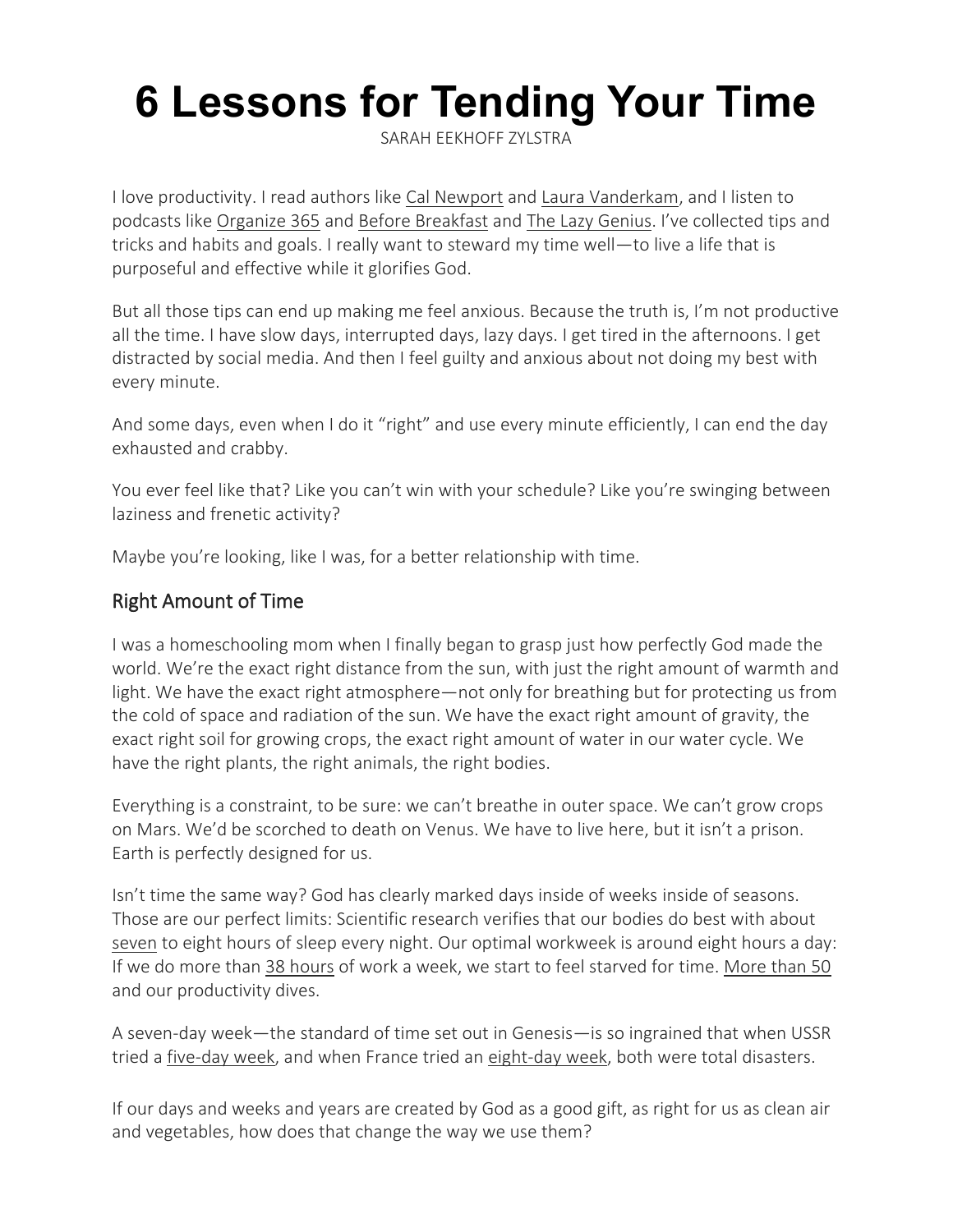## Too Loose or Too Tight

I grew up in Iowa, where I spent more time looking at cornfields than looking at my calendar. The way a farmer behaves his field, much like the way we behave with time, can fall into two extremes—holding it too loosely or holding it too tightly.

A field held too loosely has fallen fallow, with rocks and weeds springing up to choke out the harvest. A day or a season held too loosely is frittered away, wasted with poor planning or too many hours drained on video games or scrolling social media.

On the other hand, a field held too tightly is overcultivated, fertilized with too many chemicals, or planted over and over until the nutrients are depleted and the soil worn out. A day can also be held too tightly—we can schedule too much, wringing economic productivity out of every spare moment, leaving no room for rest or for God's Spirit to bring an unexpected opportunity.

Instead, with both our gardens and our days, we should aim for nourishing and flourishing, for cultivating healthy productivity. What can us schedulers learn from farmers and gardeners?

## Lessons from the Land

#### 1. Planning

Nobody plants a field by tossing out handfuls of seed willy-nilly (unless you want to lose half your crop to birds or rocky soil). Instead, farmers carefully match plants to different types of soil and track what does well where.

We can do the same thing with planning our time. We already match some things—we worship in church on Sunday, we generally work during the days Monday through Friday, maybe we have movie nights on Fridays when we're worn out.

With a little observation, we can carry that further: maybe you can match focused tasks with the times you feel the most energy [\(10 a.m.,](https://news.gallup.com/poll/101866/majority-americans-personal-best-morning.aspx) for most of us). Or you can match administrative tasks with a time when you're feeling less energy (Thursday afternoons, anyone?). Time management expert Laura Vanderkam [recommends](https://lauravanderkam.com/2021/03/plan-tight-then-plan-light/) doing weekly planning on Friday afternoons, when work activities are generally wrapping up. And if you want people to show up for your meetings, aim for [Tuesdays at 2:30 p.m.](https://qz.com/work/653033/heres-the-best-day-and-time-to-hold-a-meeting/)

### 2. Plowing

If you've ever plowed a field (or tried to do anything in a straight line for a long time), you know that starting correctly is crucial. If you're off in the beginning, even by a little, your trajectory sends you in an increasingly wrong direction.

Our days also need to start well. I don't want to be legalistic—the Bible doesn't command morning quiet times—but those who spend time with the Lord first thing [testify](https://www.thegospelcoalition.org/blogs/jared-c-wilson/starting-the-morning-satisfied/) that it [sets](https://www.thegospelcoalition.org/article/new-mercies-morning-devotions/)  [the tone](https://www.thegospelcoalition.org/article/new-mercies-morning-devotions/) for their days. And it doesn't stop there. Farmers (without autosteer) keep their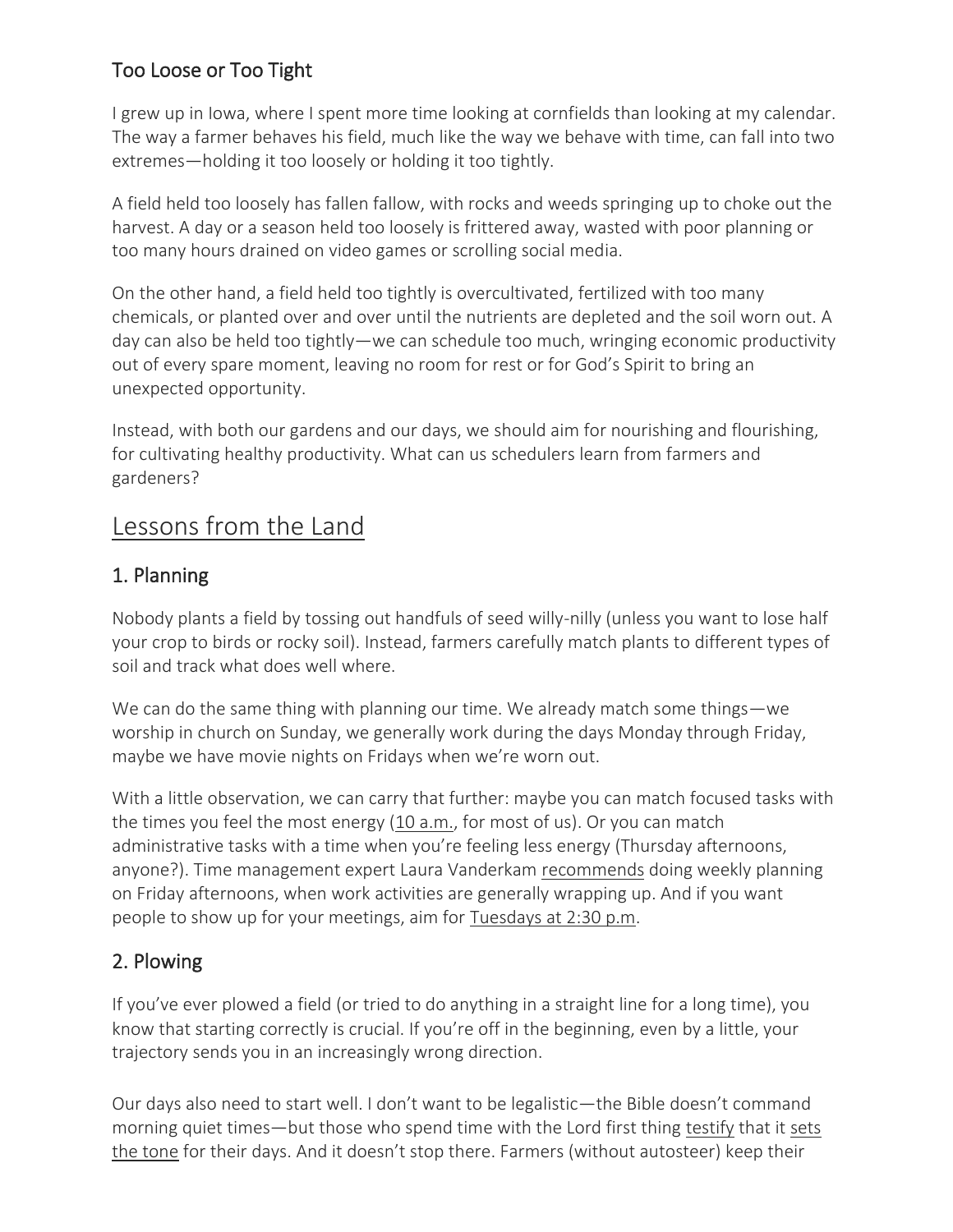eyes on a distant target to help them continue in a straight line. We too can keep our eyes on the Lord all day long, constantly realigning our hearts with worship. If you've ever paused in your day to quiet your heart with prayer or singing, you know the power of readjusting your focus and refreshing your soul.

## 3. Weeding

Ever since Eden, we've been battling weeds. Gardeners and farmers use all manner of ways to get rid of them—pulling by hand, mulching, hoeing, spraying with chemicals. The only thing you can't do is ignore weeds because they never go away on their own.

Our time, too, benefits from attentive pruning. It's not that the things that crowd our calendars are bad. But each new commitment takes up space and energy, and unless we keep reminding ourselves of what we're about—and which activities support that—then it's easy to lose the soil of our weekends and evenings to weeds. Just like the yellow tufts of dandelions and the purple blooms of thistles, the things that choke out our time don't always look harmful at first glance. They may even be beautiful. But they aren't what we set out to cultivate. So, they have to go.

We can push that analogy down farther into our mornings and afternoons. While we definitely need to take rest breaks, it's easy to lose time to endless email checks or to unproductive waiting. Being attentive is the best way to spot and prune the weeds in our schedules.

## 4. Fertilizing

Crops grow by taking nutrients out of the ground. The soil is replenished when those crops die and decompose—unless those crops are taken away to be eaten by people. So, farmers use fertilizers such as compost, manure, and chemicals to replenish the soil with nutrients.

In the same way, we can use good habits to work energy back into the moments of our days. Our tasks naturally deplete us, and we know there are activities that don't help to replenish us—a late-night Netflix binge, scrolling too long on Instagram, or eating candy for breakfast. But there are also habits that do fill us up—getting to bed on time, having a consistent morning routine, singing worship songs in the car, reading a chapter in a book, writing in a thankfulness journal at lunch, walking for 20 minutes in the afternoon, talking with family over a nutritious dinner. There are dozens of healthy ways we can boost the production of our days.

## 5. Rain

Nothing is more frustrating than bad weather for a person who's itching to get their hands (or their tractors) into the dirt. Rain derails the day's plans—but on the flip side, it's also crucial to the growing process.

Our daily plans can also be derailed—by a colleague who hasn't responded to our question, or by a household with COVID, or by an unexpected twist in events. It's easy to feel stumped or frustrated, especially when it's impossible to see how God is using that for our good ([Rom.](https://www.esv.org/Rom.%208%3A28/)